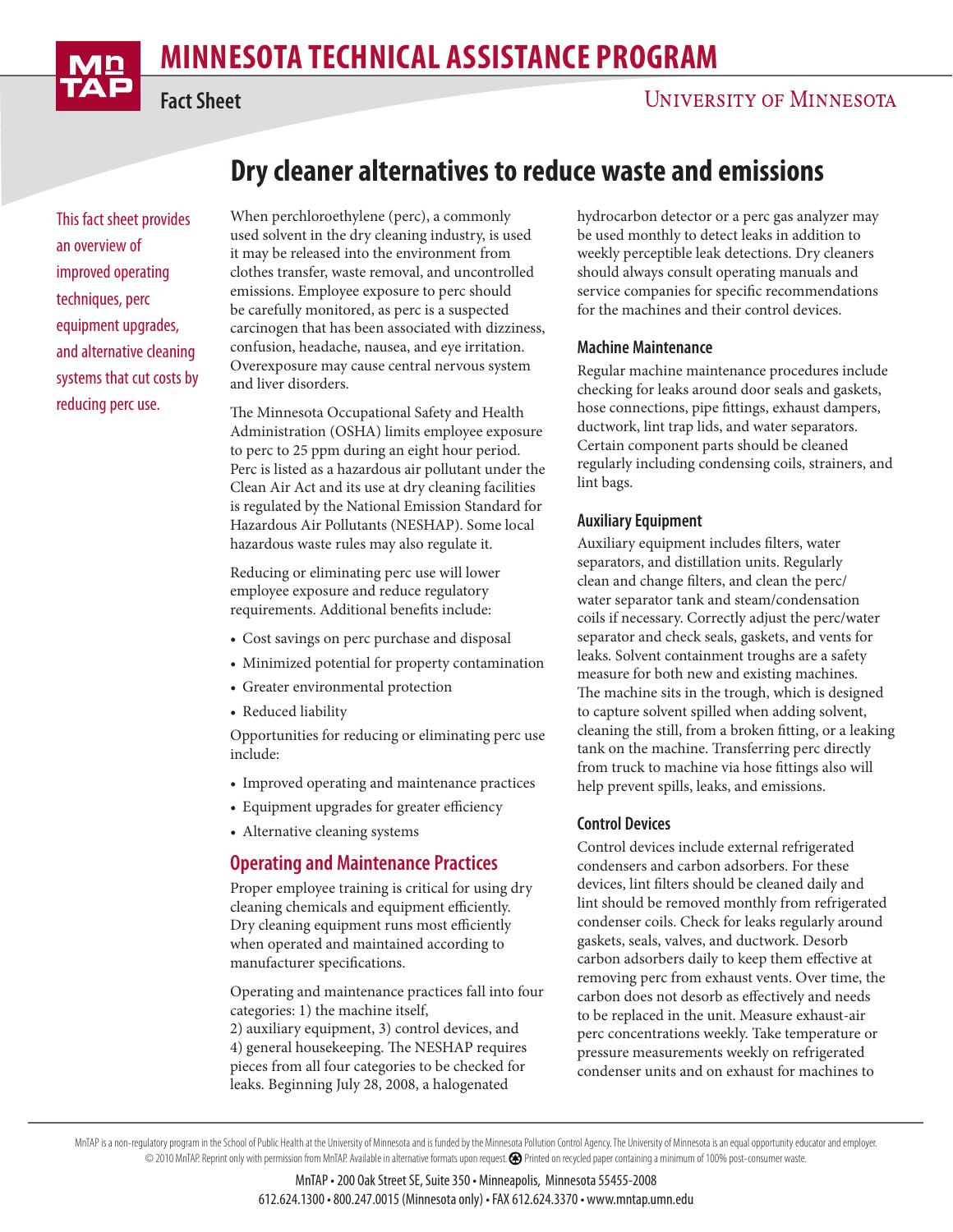ensure that units are operating optimally. Many of these activities are required under the NESHAP.

#### **General Housekeeping**

General housekeeping practices include keeping lids on all containers, properly labeling all perc and waste containers; keeping machine doors and traps closed; sizing garmentloads correctly; and using spigots, pumps, and funnels when transferring perc and waste materials. Many of these practices are required under the NESHAP and hazardous waste rules.

## **Perc Equipment Upgrades**

Dry cleaners using perc should consider upgrading to more efficient equipment to significantly reduce perc loss. Perc costs rose to \$31.20 per gallon in 2010 including taxes and fees, some of which are designed to discourage perc use. Facilities constructed or reconstructed on or after December 21, 2005 must use a closed loop dry-to-dry machine with a refrigerated condenser followed by a carbon adsorber operated immediately before the door is opened.

#### **Dry-to-Dry Machines**

The newest dry-to-dry machines are equipped with a refrigerated condenser, which is efficient at recovering perc and recycling it back through the machine. The new, tightly sealed machine design also significantly reduces fugitive emissions. Perc recovery from waste is increased with the new spin-filter design or disc filtration. This results in less waste generated, lower perc emissions from waste removal, reduced operator exposure to perc, less overall perc loss, and lower disposal costs. Emissionfree stills from new machines dramatically reduce perc in sludge and lower operator exposure to fumes. With this system, the sludge is pumped from the still to a waste barrel with fumes vented back into the cleaning machine. New machines are equipped with a perc drying sensor that monitors concentrations in the clothes by sensing perc returning from the condenser during drying. When properly programmed, it prevents shortened cycling loads which release perc to the atmosphere and reduces operator exposure to excess vapors.

#### **Refrigerated Condensers**

If purchasing a new refrigerated dry-to-dry machine is not cost effective, an external refrigerated condenser can be added to a non-refrigerated dry-to-dry machine. It may be required to meet the NESHAP and OSHA standards. Refrigerated condensers cost about \$10,000 installed, compared to a new dry-to-dry machine that starts at \$30,000 installed for a 30-pound capacity machine.

#### **Carbon Adsorption Units**

Carbon adsorption units may be added to refrigerated dryto-dry machines to achieve greater perc recovery. Machines with internal refrigerated condensers recover perc efficiently, therefore adding a carbon adsorber may not be cost effective. The old carbon adsorbers, or sniffers, required a high level of maintenance. New carbon units, which desorb with heat after refrigeration, are less costly to operate and do not produce large quantities of contact water from steam use. Carbon adsorbers may be required to meet the NESHAP standards.

## **Alternative Cleaning Systems**

In any industrial setting, minimizing solvent use will help cut costs, reduce employee exposure, protect the environment, and reduce the burden of environmental regulations. Therefore, minimizing perc use to clean garments is a goal. Alternatives to solvent cleaning are rapidly gaining acceptance in many types of cleaning applications.

Alternative garment-cleaning systems may not completely replace perc dry cleaning in all cases. However, by using them in combination, reliance on perc can be minimized.

The MnTAP reference sheet *Alternative dry cleaning systems*  contains a list of cleaning establishments offering alternative cleaning services.

#### **Aqueous Cleaning**

Aqueous or "wet" cleaning uses water and detergents in washing and drying machines with computer controlled temperature and agitation. It has the potential to replace perc cleaning for 80 to 100% of garments. A wide range of garments can be run in the wet cleaning unit, including: wedding gowns, wool suits, silks, cottons, leather and bead-trimmed garments, comforters, and some rayon-acetates.

 Aqueous cleaning machines can accommodate most "dry clean only" garments because they reduce agitation during washing, increase water extraction prior to drying, use specifically formulated wet cleaning soaps and spotting agents, and closely monitor heat and moisture content during the drying process. Wet cleaning may be preceded by spotting, steaming, or hand washing techniques.

A wet cleaning system may be operated in tandem with a perc cleaning unit to meet cleaning needs and to help operators gain confidence in the wet system's cleaning abilities.

New equipment must be purchased to accommodate wet cleaning, and equipment costs are roughly equivalent to perc equipment. Revised care labels and consumer education will improve the acceptance of wet cleaning.

A number of dedicated wet cleaning shops are opening across the country. Most dry cleaning industry analysts agree that wet cleaning is an important piece of the future of professional garment cleaning.

#### **GreenEarth**

GreenEarth is a liquid silicone compound, methyl siloxane, that has a low surface tension allowing quick wetting of fibers. Its density, close to water's, helps remove insoluble soils with proper mechanical action. Detergents help remove water-soluble soils. The cleaning performance of GreenEarth is roughly equivalent to perc and it can handle garments that are normally dry cleaned. Capital costs are comparable to a dry-to-dry refrigerated perc machine. GreenEarth solvent costs are \$29.70 per gallon in 2010. Labor costs are not significantly different between GreenEarth and perc processing. The slightly higher operating cost for GreenEarth is offset by reduced waste disposal costs and reduced labor in finishing. It also has a flash point of 170°F and is currently not regulated under environmental laws.